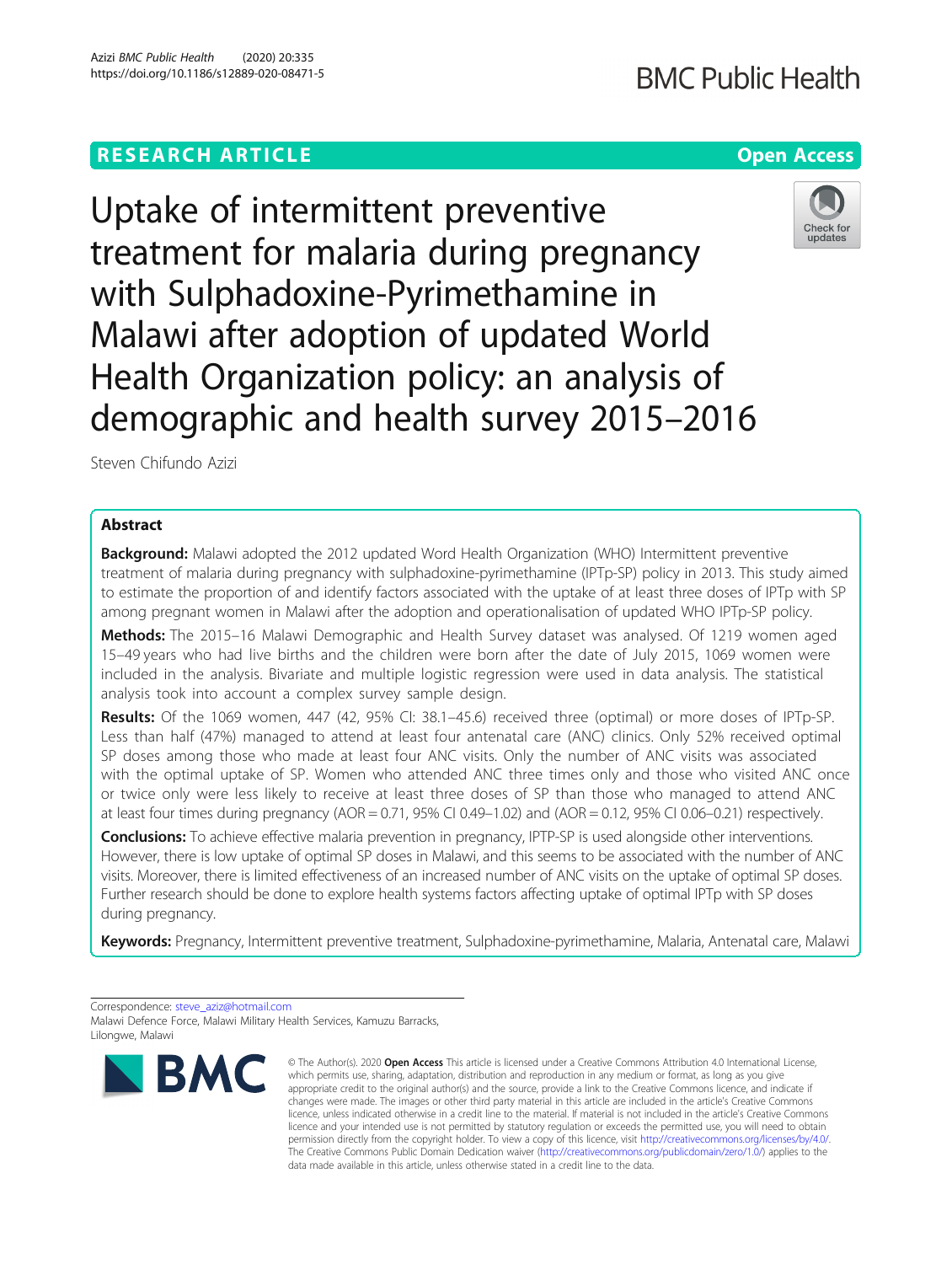# Background

With an estimated 125 million pregnant women at risk of malaria infection each year globally, 30 million of them emanate from sub-Saharan Africa (SSA) [\[1](#page-9-0)]. Malaria in pregnancy (MiP) ranks among the major public health problems in SSA [[2](#page-9-0)–[5\]](#page-9-0). Available statistics have revealed that 75,000–200,000 infants and 10, 000 women deaths annually are attributed to MiP [[1,](#page-9-0) [6](#page-9-0)]. Pregnant women are susceptible to severe Plasmodium falciparum infection because of alteration of acquired antimalarial immunity due to parasites (VAR2CSA) that sequester in the placenta  $[7, 8]$  $[7, 8]$  $[7, 8]$  $[7, 8]$ . The *Plasmodium falcip*arum impairs the capacity of the placenta to transport amino acids from maternal blood to the foetus, and therefore contributing to low birth weights (LBW) [\[9](#page-9-0)]. Other consequences of malaria infection in pregnancy are increased risk of severe anaemia, cerebral malaria, pre-term delivery, intrauterine growth retardation, maternal death and increased risk to unborn baby from miscarriage  $[10-13]$  $[10-13]$  $[10-13]$ . It has been estimated that *Plasmo*dium falciparum infections in pregnancy contribute to around 11% of neonatal deaths due to LBW in endemic areas in Africa [\[6](#page-9-0), [14,](#page-9-0) [15\]](#page-9-0).

In Malawi, malaria is hyper-endemic and transmission trend rises in the rainy season (October to April) and in areas with high temperatures especially around lakeshore and lower Shire Valley [\[16\]](#page-10-0). Ninety-eight percent of malaria infections are caused by Plasmodium falciparum transmitted by Anopheles funestus, A. gambiae, and A. *arabiensis* mosquito vectors  $[16]$ . To mitigate malaria burden among pregnant women, Malawi was the first country to introduce Intermittent Preventive Treatment of malaria during pregnancy with sulphadoxine-pyrimethamine (IPTp-SP) in 1993 [[17](#page-10-0)]. World Health Organization (WHO) recommends a package of three interventions for malaria prevention and control in pregnancy, which includes the administration of intermittent preventive treatment with sulfadoxine-pyrimethamine during pregnancy, use of insecticide-treated nets (ITNs), and prompt and effective treatment of malaria in pregnant women [[18](#page-10-0)]. Sulphadoxine-pyrimethamine (SP) is an antifolate drug that inhibits cell multiplication of malaria parasites hence, placental malaria infection is prevented or Plasmodium falciparum active in the placenta is controlled [\[7](#page-9-0)].

In 2004, WHO recommended a minimum of two doses of IPTp with SP alongside other malaria prevention and control approaches during pregnancy [\[19](#page-10-0), [20](#page-10-0)]. In October 2012, however, WHO updated the policy to at least three doses after acknowledgement from Evidence Review Group (ERG) that reviewed research evidence on the efficacy of IPTp-SP and its adverse outcomes in preventing MiP  $[21–26]$  $[21–26]$  $[21–26]$  $[21–26]$ . The updated policy further says that IPTp with SP should be administered at each antenatal visit, with the first dose to be given early in the second

trimester and successive doses to be administered at monthly intervals until the time of delivery [\[27](#page-10-0)]. Malawi adopted the updated policy in 2013 [\[28\]](#page-10-0). WHO envisioned the policy would increase IPTp-SP uptake because the World Health Organisation also recommended at least four ANC visits during the second and third trimesters of pregnancy under the Focused antenatal care (FANC) model [\[21,](#page-10-0) [29\]](#page-10-0). Therefore there is ample chance to attain a high proportion of women receiving at least three doses; and if a pregnant woman does not receive SP at each scheduled ANC visits within the recommended IPTp-SP administration period, it would be deemed as a missed opportunity [[20](#page-10-0)].

Since Malawi adopted and started implementing the updated WHO IPTp-SP policy, there is paucity of studies that nationally managed to estimate proportions of uptake of at least three doses of IPTp with SP and identified factors associated with it among pregnant women in Malawi such as Azizi et al. study [\[30\]](#page-10-0). Azizi et al. study, however, is limited to a particular district. On the other hand, the Malawi Demographic and Health Survey of 2015–2016 (MDHS) did not analyse data to specifically highlight the uptake of three or more doses of IPTp-SP after adoption and operationalisation of the 2012 updated WHO IPTp-SP policy. MDHS made a general estimate of uptake of three or more doses of SP without considering under what policy were the pregnant women receiving the SP during the gestation period. This estimate is reflected in a study by Nkoka et al. that used MDHS dataset [\[31](#page-10-0)]. Globally, studies have revealed that uptake of at least two doses of IPTp-SP is associated with number of ANC visits [\[5,](#page-9-0) [22,](#page-10-0) [30](#page-10-0)–[39](#page-10-0)], directly observed therapy (DOT) [\[5](#page-9-0), [30](#page-10-0), [38,](#page-10-0) [40,](#page-10-0) [41](#page-10-0)], residential area [\[22](#page-10-0), [30,](#page-10-0) [42](#page-10-0)], age of woman [\[42\]](#page-10-0), education level and socioeconomic status  $[43]$ , parity  $[5, 42]$  $[5, 42]$  $[5, 42]$ , timing of initial ANC visit [\[5,](#page-9-0) [31,](#page-10-0) [44\]](#page-10-0), knowledge about malaria/IPTp-SP [[5](#page-9-0), [38](#page-10-0)] and stockouts of the commodity [[5,](#page-9-0) [38](#page-10-0), [45\]](#page-10-0). This study aimed to contribute to identifying factors associated with completion of recommended doses of SP during pregnancy post-adoption of the updated WHO policy in resource-limited settings from a nationally representative sample. The aims of the study were to estimate the proportion of and identify factors associated with the uptake of at least three doses of IPTp with SP (IPTp3+) among pregnant women in Malawi after the adoption and operationalisation of the 2012 updated WHO IPTp-SP policy.

# Methods

# Study design and study setting

This was a cross-sectional survey carried out to provide estimates of basic demographic and health indicators for the Malawi nation. The study was nationally representative, with all 28 districts included in the sample, stratified by residential area (urban and rural). It yielded 56 sampling strata.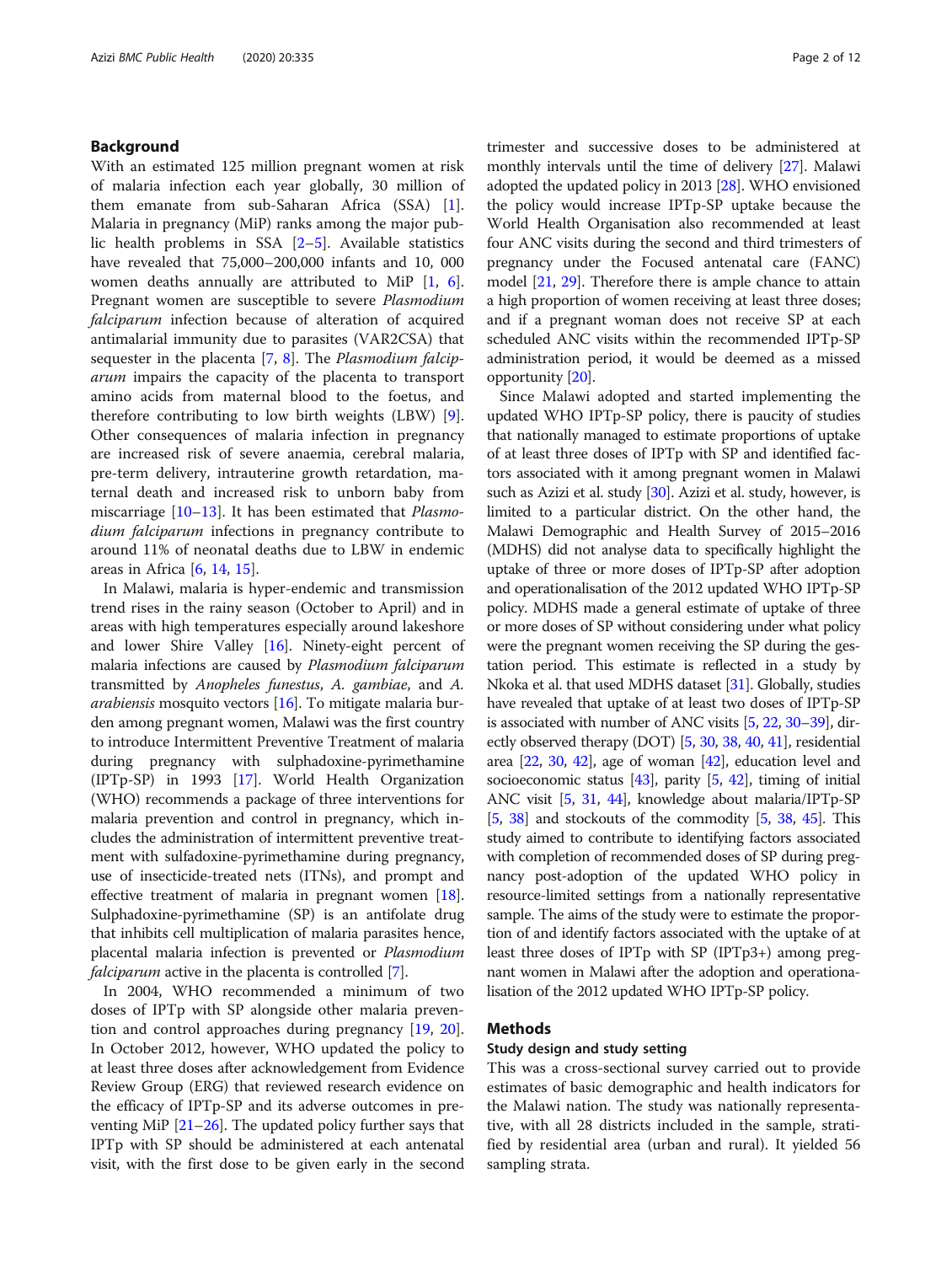Weighted sample was selected in two stages. In the first stage, 850 standard enumeration areas (SEAs) also known as clusters (173 SEAs in urban areas and 677 in rural areas) were selected with probability proportional to the SEA size. The list of households in each selected SEA served as the sampling frame for the second stage. Some of the selected SEAs were large, hence to reduce the work of household listing, each large SEA (more than 250 households) was segmented. From each of the segmented SEAs, one segment was selected for the survey with probability proportional to the segment size. In the second stage, a fixed number of 30 households per urban cluster and 33 per rural cluster were randomly selected from each cluster's household listing. A total of 27,516 households were selected, of which 26,564 were occupied. Among the occupied households, 26,361 were interviewed (99% response). From the interviewed households, 25,146 eligible women were identified for individual interviews and only 24,562 women were successfully interviewed (98% response). All women aged 15–49 years old were interviewed if they were permanent residents of, or had stayed in the household in the previous night before the survey in the period between October 2015 and February 2016. A detailed methodology has been published elsewhere [[46\]](#page-10-0).

#### Study population

The target population was all Malawi resident women aged 15–49 years with live births one-year-old or less preceding the survey, between the years of 2015 and 2016. The study was based on data from the 2015–16 Malawi Demographic and Health Survey. Malawi National Statistical Office conducted the survey from 19 October 2015 to 18 February 2016.

# Inclusion and exclusion criteria

The analysis included all women age 15–49 with live children born at least in August 2015, because the implementation of the updated policy was nationally fullfledged in October 2014. On the other hand, study participants who had missing data on at least one of the key variables used in the analysis were excluded from the analysis.

#### Sample selection

Out of 24, 562 women who completed the survey interviews, 6586 had live birth in the 2 years before the survey. Of the 6586 women, 1219 had children who were born after the month of July 2015. About 120 women were excluded from analysis because of lack of information on at least one variable used in the analysis. The final sample size used in the analysis was 1, 084 (unweighted) and 1069 (weighted) (Fig. [1](#page-3-0)).

# Data extraction and variables used in the analysis

Guided by literature review, data were extracted for analysis based on variables that were theoretically and empirically linked to uptake of IPTp-SP as follows: (a) the outcome variable was IPTp-SP uptake, categorised as two doses or less  $(\leq 2$  doses) and three doses or more  $(3+$  doses, also known as optimal dose); (b) *explanatory* variables were woman's residential area, woman's level of education, woman's age, woman's occupation, wealth, marital status, region, parity, timing of the first ANC visit, and number of ANC visits (Table [1\)](#page-4-0). The data covering these variables were extracted from the 2015–16 MDHS women dataset. The data were collected using the woman's questionnaire.

## Data management

Data extraction, cleaning, and analysis were done using Stata version 16 (Stata Corp, College Station, Tx, USA).

#### Data analysis

Proportions and frequencies were used to summarize categorical variables in descriptive analysis. On the other hand, bivariate and multiple logistic regressions were used in analytical analysis.

Four stages of logistic regression modelling of survey data were applied as specified by Heeringa, West and Berglund [[47](#page-10-0)]; and Hosmer, Lemeshow and Sturdivant [[48\]](#page-10-0). First, bivariate analyses of the relationship of outcome to individual explanatory variable candidates were performed. Second, explanatory variables that had a bivariate association with the outcome at significance  $p < 0.25$  were selected as candidates for the main effects in a multivariate logistic regression model. An initial model-building process using multivariate logistic regression analysis was done to further examine the association (measure of effect) between the outcome and each explanatory variable while controlling the effects of other explanatory variables. The model estimated adjusted odds ratios (AOR). The level of significance used was 5% (0.05), two-tailed at 95% confidence interval (CI). Third, the contribution of each explanatory variable to the multivariate model was evaluated using Wald test at 5% significant level (Table [2](#page-4-0)). Table [2](#page-4-0) shows one of the six adjusted Wald tests is statistically significant and the predictor is "number of ANC visits", in this initial model. This suggests that the parameters associated with the number of ANC visits in this logistic regression model are significantly different from zero and that the variable may be an important predictor of uptake of at least three doses of SP when adjusting for the relationships of the other predictor variables with the outcome. Therefore, at this stage in the model-building process, only the 'number of ANC visits' variable was retained of all of the candidates' main effects. Thus, the second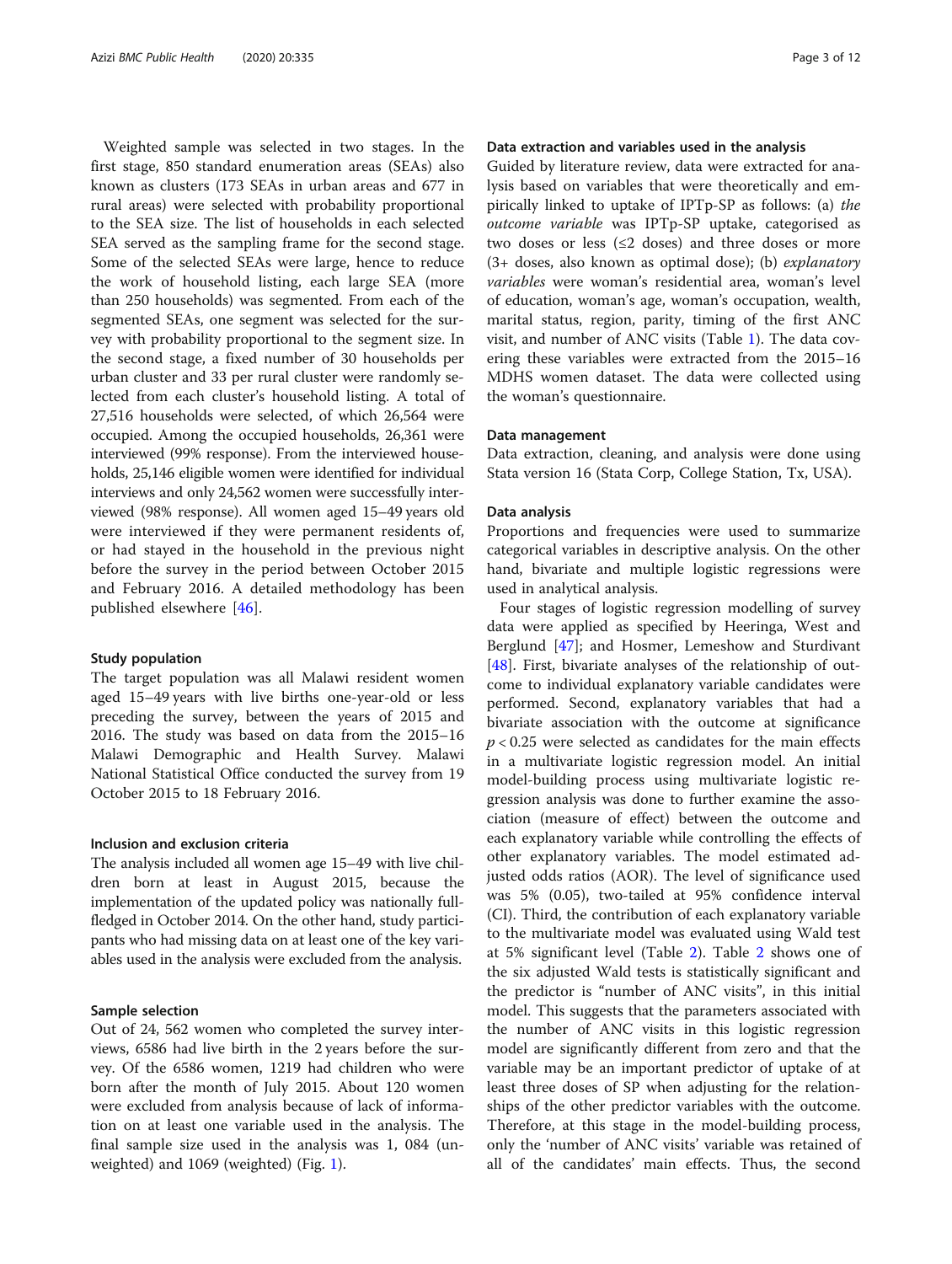<span id="page-3-0"></span>

model-building process included the 'number of ANC visits' predictor only, which had similar odds ratios as the adjusted one. Lastly, scientifically justified interactions among the explanatory variables were also checked and there were no significant interactions observed.

The statistical analysis took into account the complex characteristics of the survey sample design by allowing adjustments for stratification, clustering and weighting for unequal selection probabilities.

# Ethical considerations

The Malawi Demographic and Health Survey protocol was reviewed and approved by Malawi's National Health Sciences Research Committee and Inner City Fund (ICF) Institutional Review Board [[46\]](#page-10-0). Interviewers informed prospective participants about the purpose of the study,

procedures required of them if recruited, and that they had the right to volunteer whether or not to participate in the study [[46\]](#page-10-0). Informed consent was obtained from each participant before administering the questionnaire and the respondents were assured of privacy and confidentiality [\[46\]](#page-10-0). To access the survey datasets, the author obtained permission from the Demographic and Health Surveys (DHS) Program. The datasets received were treated as confidential and no effort was made to identify any household or individual respondent interviewed in the survey. In addition, no ethical clearance was sought from Malawi's National Health Sciences Research Committee because the research material collected for MDHS were not used differently in this study as stipulated in National Health Sciences Research Committee guidelines.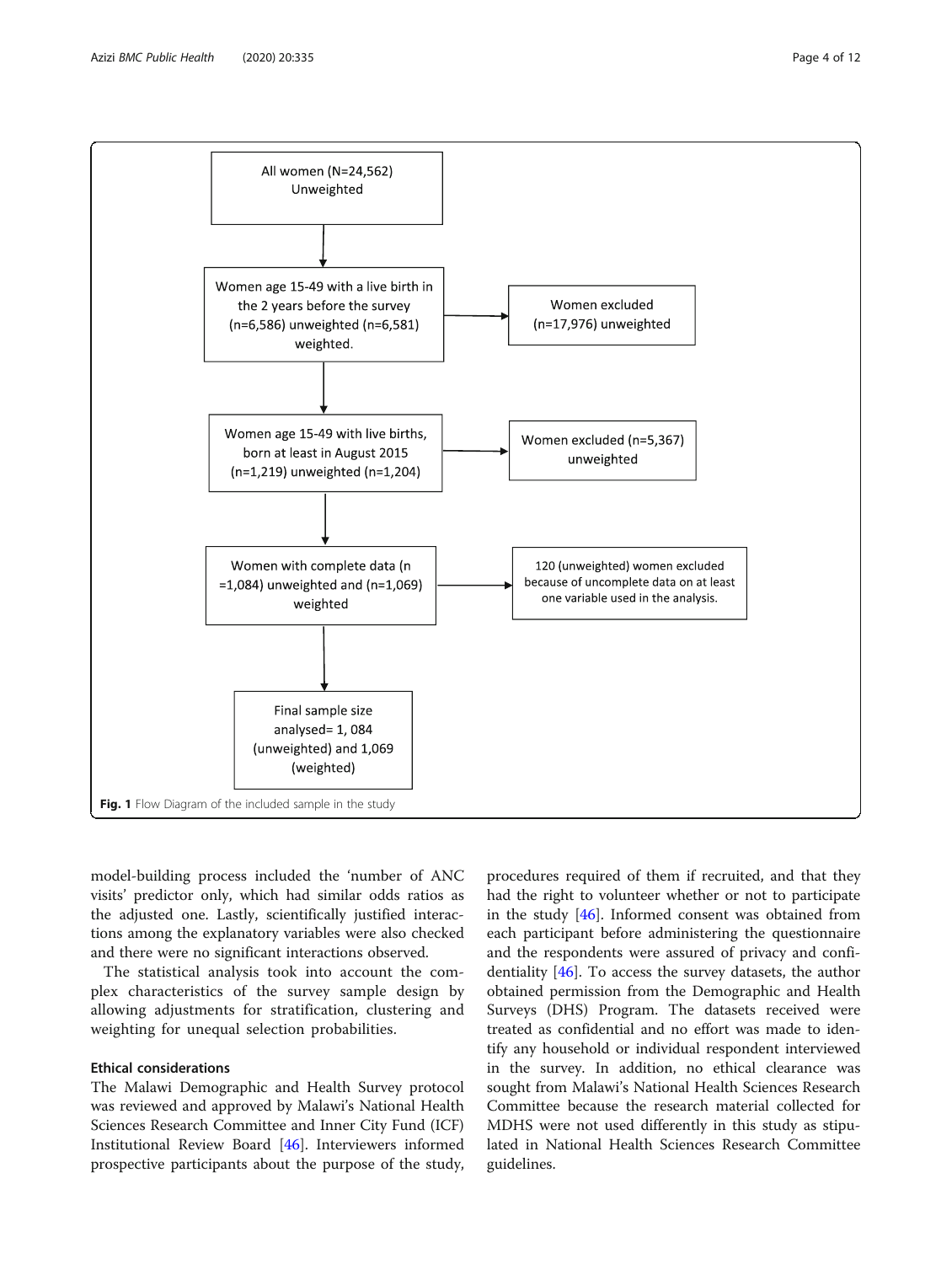<span id="page-4-0"></span>Table 1 Variables used in the study

| Outcome variable            | Definition                                                          | Category                       |  |
|-----------------------------|---------------------------------------------------------------------|--------------------------------|--|
| IPTp-SP uptake              | Two or less $(≤2)$ doses is                                         | $\leq$ 2 doses                 |  |
|                             | incomplete and three or<br>more $(3+)$ is optimal                   | $3+$ doses                     |  |
| <b>Explanatory variable</b> |                                                                     |                                |  |
| Residence                   | Area of woman's residence                                           | Rural                          |  |
|                             | (urban or rural)                                                    | Urban                          |  |
| Education                   | Level of education<br>of woman                                      | No formal education            |  |
|                             |                                                                     | Primary                        |  |
|                             |                                                                     | Secondary or higher            |  |
| Age                         | Age group of a woman                                                | $15 - 19$                      |  |
|                             |                                                                     | $20 - 24$                      |  |
|                             |                                                                     | $25 - 29$                      |  |
|                             |                                                                     | $30 - 34$                      |  |
|                             |                                                                     | $35 - 39$                      |  |
|                             |                                                                     | $40+$                          |  |
| Occupation                  | Woman's occupation                                                  | Unemployed                     |  |
|                             |                                                                     | Self-employed                  |  |
|                             |                                                                     | Employed                       |  |
| Wealth                      | Household's wealth from<br>which a woman is an<br>occupant          | Poorest                        |  |
|                             |                                                                     | Poorer                         |  |
|                             |                                                                     | Middle                         |  |
|                             |                                                                     | Richer                         |  |
|                             |                                                                     | Richest                        |  |
| Marital status              | Marital status of a woman                                           | Married                        |  |
|                             |                                                                     | Divorced/separated/<br>widowed |  |
|                             |                                                                     | Never married                  |  |
| Region                      |                                                                     | Southern                       |  |
|                             |                                                                     | Central                        |  |
|                             |                                                                     | Northern                       |  |
| Parity                      | Number of birth that a<br>woman had after<br>20 weeks gestation     | One child                      |  |
|                             |                                                                     | Two children                   |  |
|                             |                                                                     | Three children                 |  |
|                             |                                                                     | Four children                  |  |
|                             |                                                                     | Five or more children          |  |
| Timing of<br>1st ANC visit  | Age (in months) of the                                              | 1st trimester (1-12 weeks)     |  |
|                             | pregnancy a woman<br>visited antenatal care                         | 2nd trimester (13-26 weeks)    |  |
|                             | clinic (ANC) for first time                                         | 3rd trimester (27+ weeks)      |  |
| Number of                   | Number of antenatal                                                 | $4+$                           |  |
| <b>ANC visits</b>           | care visits a pregnant<br>woman made during<br>her gestation period | 3                              |  |
|                             |                                                                     | $1 - 2$                        |  |

## Results

# Overall proportion of women who took three or more doses of IPTP-SP

Of the 1069 (weighted count) women, 447 (42, 95% CI: 38.1–45.6) received three (optimal) or more doses of

Table 2 Design-Adjusted Wald tests for the parameters associated with categorical predictors in the initial multiple logistic regression model

| , o gio ci e i e gi essio i i i i i o a ei |                       |            |  |  |
|--------------------------------------------|-----------------------|------------|--|--|
| Predictor                                  | F-Test Statistic      | $P$ -value |  |  |
| Education level                            | $F_{(2,563)} = 0.30$  | 0.7399     |  |  |
| Age group                                  | $F_{(5,560)} = 0.86$  | 0.5088     |  |  |
| Occupation                                 | $F_{(2,563)} = 0.14$  | 0.8736     |  |  |
| Wealth status                              | $F_{(4,561)} = 0.92$  | 0.4527     |  |  |
| Parity                                     | $F_{(4,561)} = 0.37$  | 0.8316     |  |  |
| Timing of 1st ANC visit                    | $F_{(2,563)} = 1.23$  | 0.2925     |  |  |
| Number of ANC visits                       | $F_{(2,563)} = 25.01$ | $< 0.001*$ |  |  |

\* Design-adjusted Wald tests significant at the 0.05 level

IPTp-SP and 622 (58, 95% CI: 54.4–61.9) took less than three doses.

# Socio-demographic characteristics of participants and uptake of IPTp-SP

Out of 1069 women, 903 (84.5%) resided in rural areas and of these women, only 372 (41%) took at least three doses of IPTp-SP. Of 166 women who lived in urban areas, 45% took three or more doses of IPTp-SP during pregnancy. There is no statistically significant association between residential area and uptake of SP optimal doses  $(p = 0.5270)$ . Almost two-thirds (65%) of participants had attended primary school and 12% had no formal education. Women who had attained secondary or higher education level had the highest uptake of three or more doses of IPTp-SP (49%) than the rest of women who achieved primary or no formal education levels. There is insignificant relationship between IPTp-SP uptake and education level ( $p = 0.1243$ ). Participants in the age group 25–29 had the highest uptake of optimal SP doses compared to the rest of the age groups. Uptake of optimal dosages of SP varied significantly across age groups  $(p = 0.0318)$ . More than half (51%) of employed women received at least three doses, the uptake of three or more dosages of SP was not statistically significant across occupation status ( $p = 0.1259$ ). The richer and richest women had the highest uptake of optimal doses of SP than the rest. The uptake of the optimal doses of SP was not significantly different across the regions ( $p = 0.9412$ ) (Table [3\)](#page-5-0).

# Obstetrical history and uptake of three or more doses of IPTp-SP

Table [4](#page-6-0) displays the distribution of participants by obstetrical history that may affect the uptake of optimal IPTp-SP doses. Distribution of participants by reported number of children (parity); shows that mothers with five or more children had the lowest uptake of optimal doses of SP (32%) and the difference in SP uptake across parity was statistically significant ( $p = 0.0407$ ). Study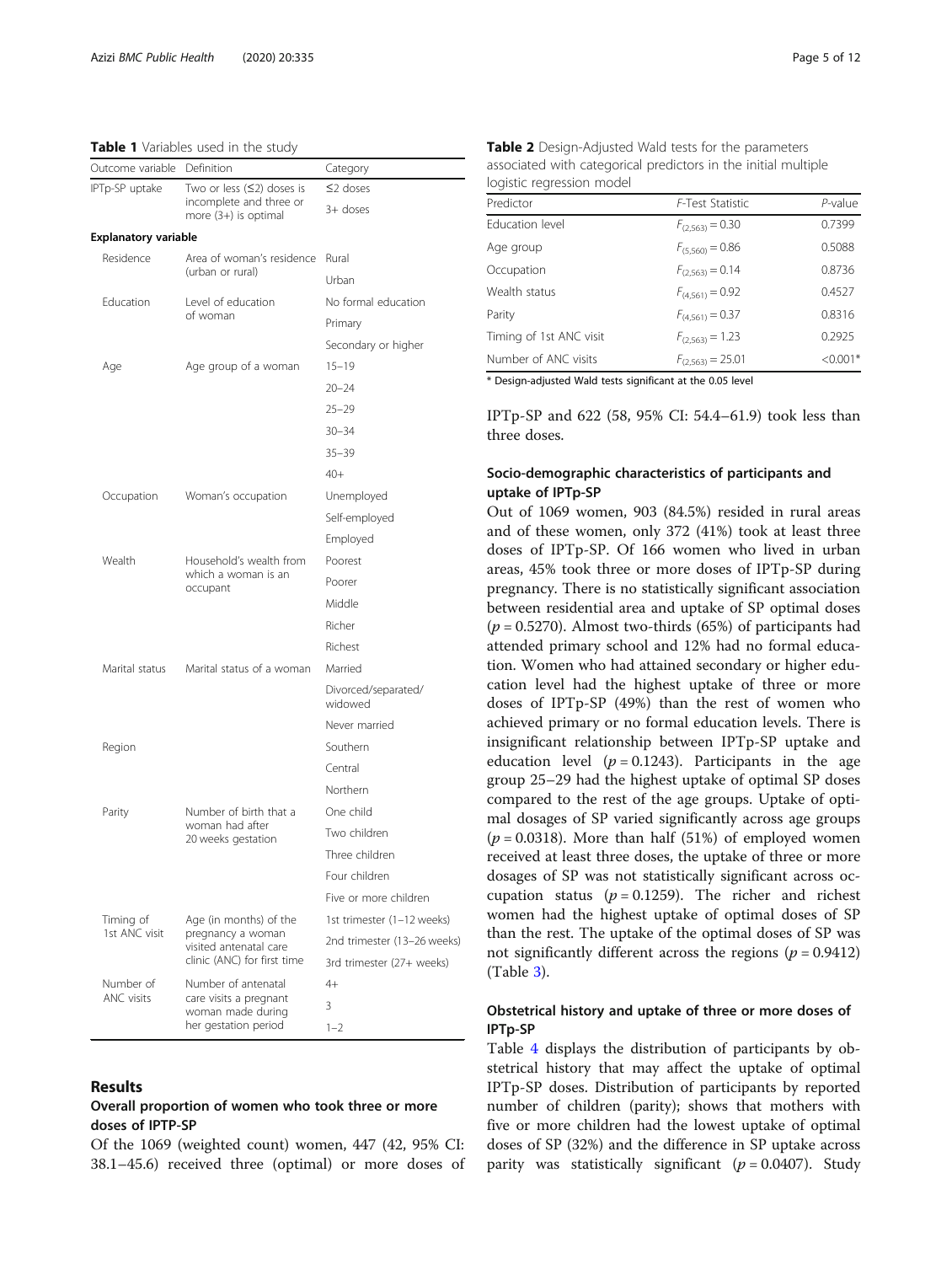| Characteristic             | $N^{\dagger}$ Total = 1069 | % women took 3+ doses |               | Rao-Scott F-test             | $p$ -value |
|----------------------------|----------------------------|-----------------------|---------------|------------------------------|------------|
|                            |                            | $n^{+}$ (%)           | (95%Cl)       |                              |            |
| Residence                  |                            |                       |               |                              |            |
| Urban                      | 166                        | 74 (45.0)             | $34.3 - 56.1$ | $F(1, 564) = 0.4006$         | 0.5270     |
| Rural                      | 903                        | 372 (41.2)            | 37.3-45.2     |                              |            |
| Education                  |                            |                       |               |                              |            |
| No formal education        | 125                        | 48 (38.6)             | $29.1 - 49.1$ | $F$ (2.00, 1126.79) = 2.0890 | $0.1243*$  |
| Primary                    | 699                        | 280 (40.0)            | 35.7-44.5     |                              |            |
| Secondary or higher        | 245                        | 119 (48.5)            | $40.7 - 56.3$ |                              |            |
| Age group                  |                            |                       |               |                              |            |
| $15 - 19$                  | 168                        | 66 (39.5)             | 31.4-48.2     | $F$ (4.85, 2736.04) = 2.4753 | $0.0318*$  |
| $20 - 24$                  | 356                        | 160 (45.1)            | 38.4-52.0     |                              |            |
| $25 - 29$                  | 237                        | 117 (49.2)            | $40.9 - 57.5$ |                              |            |
| $30 - 34$                  | 156                        | 56 (36.0)             | 28.5-44.3     |                              |            |
| $35 - 39$                  | 108                        | 34 (31.7)             | 22.6-42.5     |                              |            |
| $40+$                      | 44                         | 13 (29.3)             | 17.2-45.2     |                              |            |
| Occupation                 |                            |                       |               |                              |            |
| Unemployed                 | 392                        | 173 (44.2)            | 38.4-50.8     | $F(1.99, 1121.60) = 2.0785$  | $0.1259*$  |
| Self-employed              | 578                        | 224 (38.7)            | 33.9-43.9     |                              |            |
| Salaried employment        | 99                         | 50 (50.5)             | $40.3 - 63.2$ |                              |            |
| Wealth                     |                            |                       |               |                              |            |
| Poorest                    | 234                        | 96 (41.3)             | 33.6-49.4     | $F$ (3.90, 2196.87) = 1.8457 | $0.1193*$  |
| Poorer                     | 239                        | 89 (37.4)             | $30.2 - 45.1$ |                              |            |
| Middle                     | 207                        | 74 (35.7)             | $29.0 - 43.1$ |                              |            |
| Richer                     | 199                        | 96 (48.1)             | 39.7-56.6     |                              |            |
| Richest                    | 190                        | 91 (48.0)             | 38.2-57.9     |                              |            |
| Marital status             |                            |                       |               |                              |            |
| Married                    | 935                        | 393 (42.0)            | $38.1 - 46.0$ | $F(1.97, 1113.02) = 0.4090$  | 0.6617     |
| Divorced/separated/widowed | 72                         | 26 (36.4)             | $25.2 - 49.3$ |                              |            |
| Never married              | 62                         | 28 (44.9)             | $30.5 - 60.2$ |                              |            |
| Region                     |                            |                       |               |                              |            |
| Southern                   | 504                        | 208 (41.3)            | $36.1 - 46.7$ | $F(1.91, 1086.69) = 0.0302$  | 0.9660     |
| Central                    | 447                        | 188 (42.0)            | 36.0-48.2     |                              |            |
| Northern                   | 118                        | 51 (43.2)             | $34.5 - 52.3$ |                              |            |

<span id="page-5-0"></span>Table 3 Sociodemographic characteristics of participants by IPTp with SP uptake

tweighted total frequency, ‡weighted frequency of women who took three or more doses of IPTp-SP, \*potential candidate for multivariate logistics regression because  $p < 0.25$ 

participants who started antenatal care in the first trimester had highest proportion of receiving optimal IPTp-SP (46%) compare to those who commenced in second and third trimesters ( $p = 0.0004$ ). There was a significant relationship between the number of ANC visits and completion of recommended dosages of IPTp-SP ( $p < 0.001$ ), with the highest uptake percent of 52% by those who made at least four visits to the ANC clinic.

In this study population, all women attended antenatal care at least once. Categorising the number of ANC visits as '1-2 only", '3 only' and '4 or more' the descriptive analysis results indicate that out of 1069 (weighted count) participants, 500 (46.8, 95% CI 43.4–50.2) attended ANC at least four times, 413 (38.6, 95% CI 35.2–42.1) made three ANC visits only and 156 (14.6, 95% CI 12.2–17.3) managed to attend ANC one-or two-times only during the entire gestation period. Cumulatively, the proportion of women that managed to attend at least three ANC clinics is 85.4% (95% CI 82.7–87.8).

Figure [2](#page-6-0) indicates that almost two-thirds (64%) of the participants who made four or more ANC visits started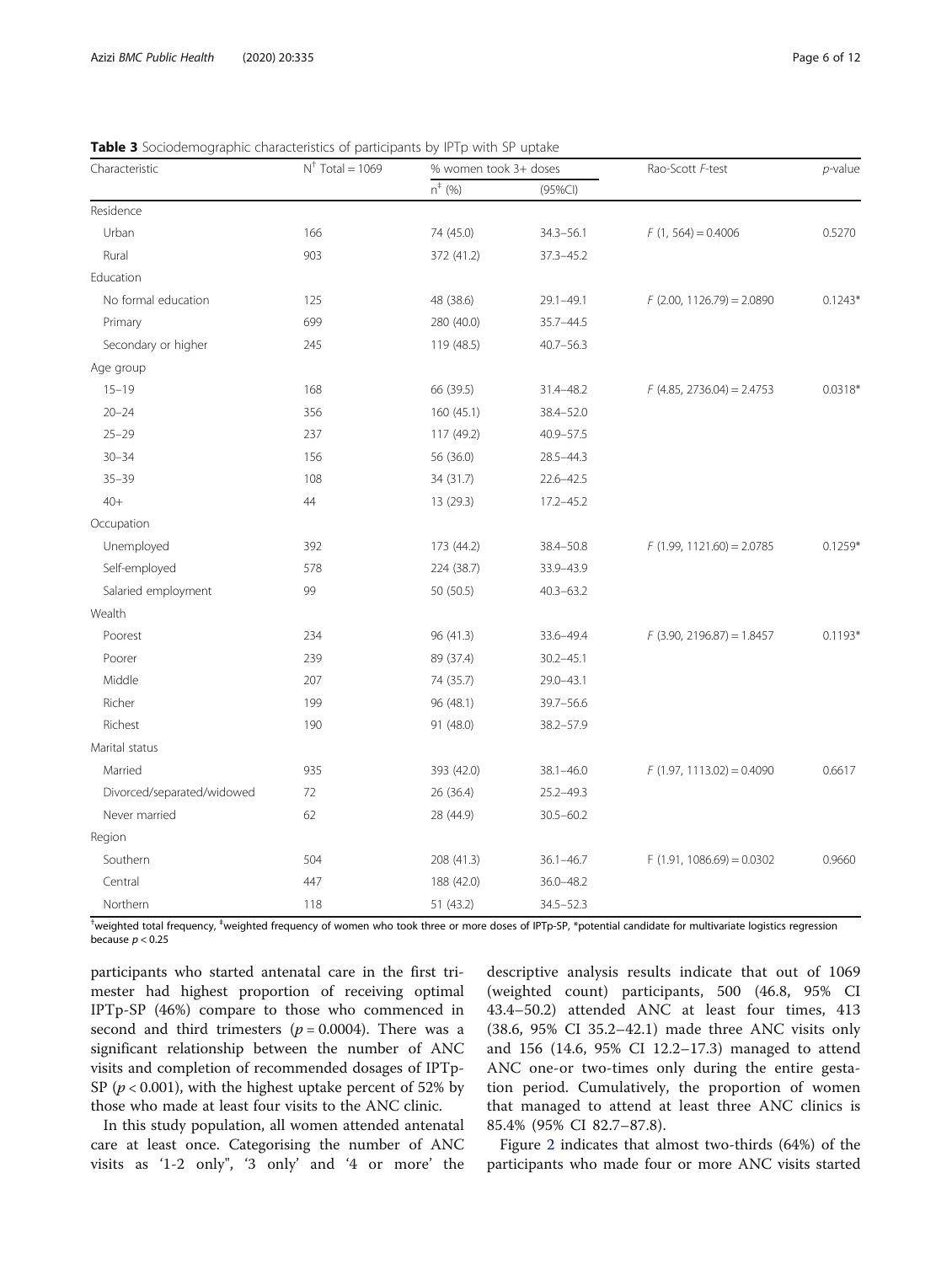<span id="page-6-0"></span>Table 4 Association between obstetrical history and uptake of three or doses of IPTp with SP

| Characteristic          | $N^{\dagger}$ Total = 1069 | % women took 3+ doses |               | Rao-Scott F-test             | <i>p</i> -value |
|-------------------------|----------------------------|-----------------------|---------------|------------------------------|-----------------|
|                         |                            | $n^{+}$ (%)           | $(95\%CI)$    |                              |                 |
| Parity                  |                            |                       |               |                              |                 |
| One child               | 277                        | 125(45.0)             | 37.4-52.9     | $F$ (3.83, 2158.02) = 2.5382 | $0.0407*$       |
| Two children            | 244                        | 110 (45.0)            | $36.6 - 53.7$ |                              |                 |
| Three children          | 161                        | 79 (48.7)             | $40.1 - 57.3$ |                              |                 |
| Four children           | 132                        | 51 (38.6)             | 29.0-49.3     |                              |                 |
| Five or more children   | 254                        | 82 (32.4)             | $26.8 - 38.6$ |                              |                 |
| Timing of 1st ANC visit |                            |                       |               |                              |                 |
| 1st trimester           | 222                        | 103 (46.2)            | 37.6-54.9     | $F(1.94, 1094.85) = 7.9535$  | $0.0004*$       |
| 2nd trimester           | 753                        | 327 (43.5)            | $39.1 - 48.0$ |                              |                 |
| 3rd trimester           | 94                         | 17(17.8)              | $10.5 - 28.6$ |                              |                 |
| Number of ANC visits    |                            |                       |               |                              |                 |
| $4+$                    | 500                        | 260 (52.0)            | $46.2 - 57.7$ | $F(1.85, 1045.90) = 31.8155$ | $< 0.001*$      |
| 3                       | 413                        | 172 (41.6)            | 35.7-47.7     |                              |                 |
| $1 - 2$                 | 156                        | 15 (9.9)              | $6.1 - 15.4$  |                              |                 |

tweighted total frequency, ‡weighted frequency of women who took three or more doses of IPTp-SP, \*potential candidate for multivariate logistics regression because  $p < 0.25$ 

antenatal care in second trimester while 35% initiated ANC in first trimester. Cumulatively 98% who made at least four ANC visits commenced ANC at the most in the second trimester. Majority (84%) who attended ANC thrice began their antenatal care in the second trimester, and cumulatively 92% started antenatal care in the second trimester at the most. Overall, 70.4% (95% CI 67.1– 73.6) initiated ANC in the second trimester and 20.8% (95% CI 17.9–24.0) began antenatal care in the first trimester.

# Determinants of uptake of at least three doses of IPTp with SP

The results of multiple logistic regression analysis presented in Table [5](#page-7-0) indicate that women who visited ANC clinics three times only during pregnancy have a marginally significant lower odds of completing the recommended number of IPTp-SP doses than those who made at least four ANC visits ( $p = 0.060$ ) after controlling for the relationships of the other predictors. Furthermore, women who made one or two ANC visits only have

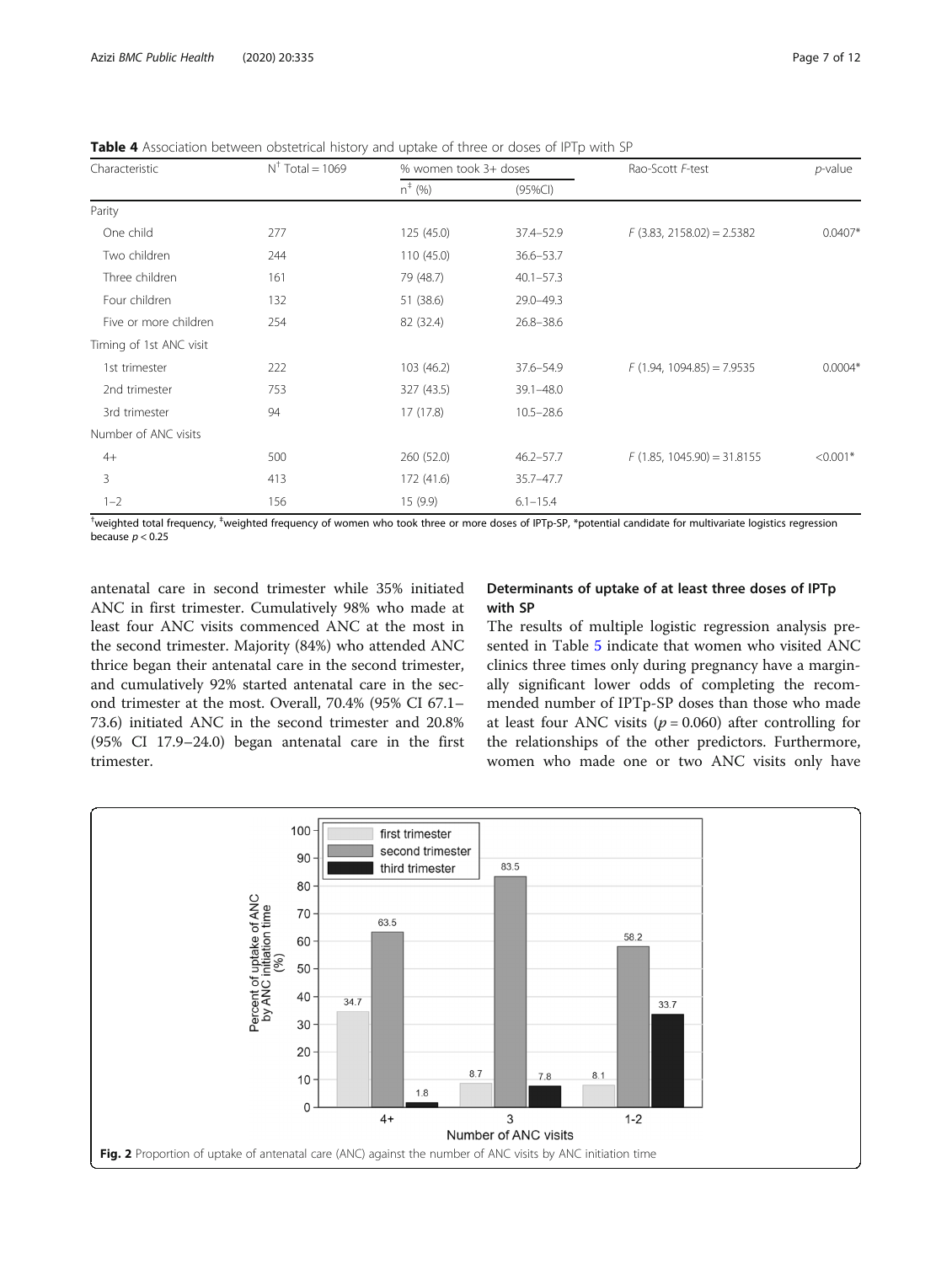| Characteristics                     | <b>TWILE 3</b> EStimates or hajasted bads ratios for the aptaile or timed or more doses or in ip sit<br>$N^{\dagger} = 1069$<br>$n^{\ddagger}$ | Adjusted Odds Ratio (95%CI) | $P$ -value |
|-------------------------------------|------------------------------------------------------------------------------------------------------------------------------------------------|-----------------------------|------------|
| $\mathsf{Education}^a$              |                                                                                                                                                |                             |            |
| No formal education                 | 125                                                                                                                                            | $\mathbf{1}$                |            |
| Primary                             | 699                                                                                                                                            | $0.85(0.52 - 1.39)$         | 0.514      |
| Secondary or higher                 | 245                                                                                                                                            | $0.95(0.51 - 1.75)$         | 0.860      |
| Age group <sup><math>a</math></sup> |                                                                                                                                                |                             |            |
| $15 - 19$                           | 168                                                                                                                                            | $\mathbf{1}$                |            |
| $20 - 24$                           | 356                                                                                                                                            | $1.37(0.81 - 2.34)$         | 0.241      |
| $25 - 29$                           | 237                                                                                                                                            | $1.67(0.81 - 3.45)$         | 0.166      |
| $30 - 34$                           | 156                                                                                                                                            | $1.17(0.51 - 2.69)$         | 0.708      |
| $35 - 39$                           | 108                                                                                                                                            | $0.97(0.39 - 2.44)$         | 0.956      |
| $40+$                               | 44                                                                                                                                             | $0.99(0.35 - 2.87)$         | 0.993      |
| Occupation <sup>a</sup>             |                                                                                                                                                |                             |            |
| Unemployed                          | 392                                                                                                                                            | $\mathbf{1}$                |            |
| Self-employed                       | 578                                                                                                                                            | $0.94(0.66 - 1.33)$         | 0.730      |
| Employed                            | 99                                                                                                                                             | $1.07(0.60 - 1.93)$         | 0.813      |
| Wealth $^a$                         |                                                                                                                                                |                             |            |
| Poorest                             | 234                                                                                                                                            | $\mathbf{1}$                |            |
| Poorer                              | 238                                                                                                                                            | $0.76$ $(0.47-1.22)$        | 0.260      |
| Middle                              | 207                                                                                                                                            | $0.73(0.46 - 1.18)$         | 0.197      |
| Richer                              | 199                                                                                                                                            | 1.06 (0.64-1.73)            | 0.829      |
| Richest                             | 190                                                                                                                                            | $0.92(0.51 - 1.67)$         | 0.784      |
| Parity <sup>a</sup>                 |                                                                                                                                                |                             |            |
| One child                           | 277                                                                                                                                            | $\mathbf{1}$                |            |
| Two children                        | 244                                                                                                                                            | $0.99(0.57 - 1.77)$         | 0.998      |
| Three children                      | 161                                                                                                                                            | $1.07(0.55 - 2.06)$         | 0.842      |
| Four children                       | 132                                                                                                                                            | $0.85(0.36 - 1.99)$         | 0.711      |
| Five or more children               | 254                                                                                                                                            | $0.73(0.32 - 1.66)$         | 0.452      |
| Timing of 1st ANC visit*            |                                                                                                                                                |                             |            |
| 2nd trimester                       | 753                                                                                                                                            | $\mathbf{1}$                |            |
| 1st trimester                       | 222                                                                                                                                            | $0.85(0.56 - 1.29)$         | 0.453      |
| 3rd trimester                       | 94                                                                                                                                             | $0.60(0.29 - 1.23)$         | 0.164      |
| Number of ANC visits*               |                                                                                                                                                |                             |            |
| $4+$                                | 500                                                                                                                                            | $\mathbf{1}$                |            |
| 3                                   | 413                                                                                                                                            | $0.71(0.49 - 1.02)$         | 0.060      |
| $1 - 2$                             | 156                                                                                                                                            | $0.12(0.06 - 0.21)$         | < 0.001    |

<span id="page-7-0"></span>Table 5 Estimates of Adjusted Odds ratios for the uptake of three or more doses of IPTp-SP

<sup>a</sup>Initial multiple logistic regression; <sup>†</sup>weighted total frequency, <sup>‡</sup>weighted frequency for each categorical variable, \*second multiple logistic regression

significant lowest odds of receiving at least three IPTp with SP doses than those women who attended ANC four or more times, adjusting for the other explanatory variables in the model ( $p < 0.001$ ).

# Discussion

The aims of the study are to estimate the proportion of and identify factors associated with the uptake of at least

three doses of IPTp with SP among pregnant women in Malawi after adopting the updated WHO IPTp policy. The study findings have shown that overall proportion of women who took three or more doses of IPTp with SP is very low (42%) in the study population when compared to Roll Back Malaria (RBM) benchmark target of at least 80% for all pregnant women residing in areas with moderate-to-high malaria transmission in Africa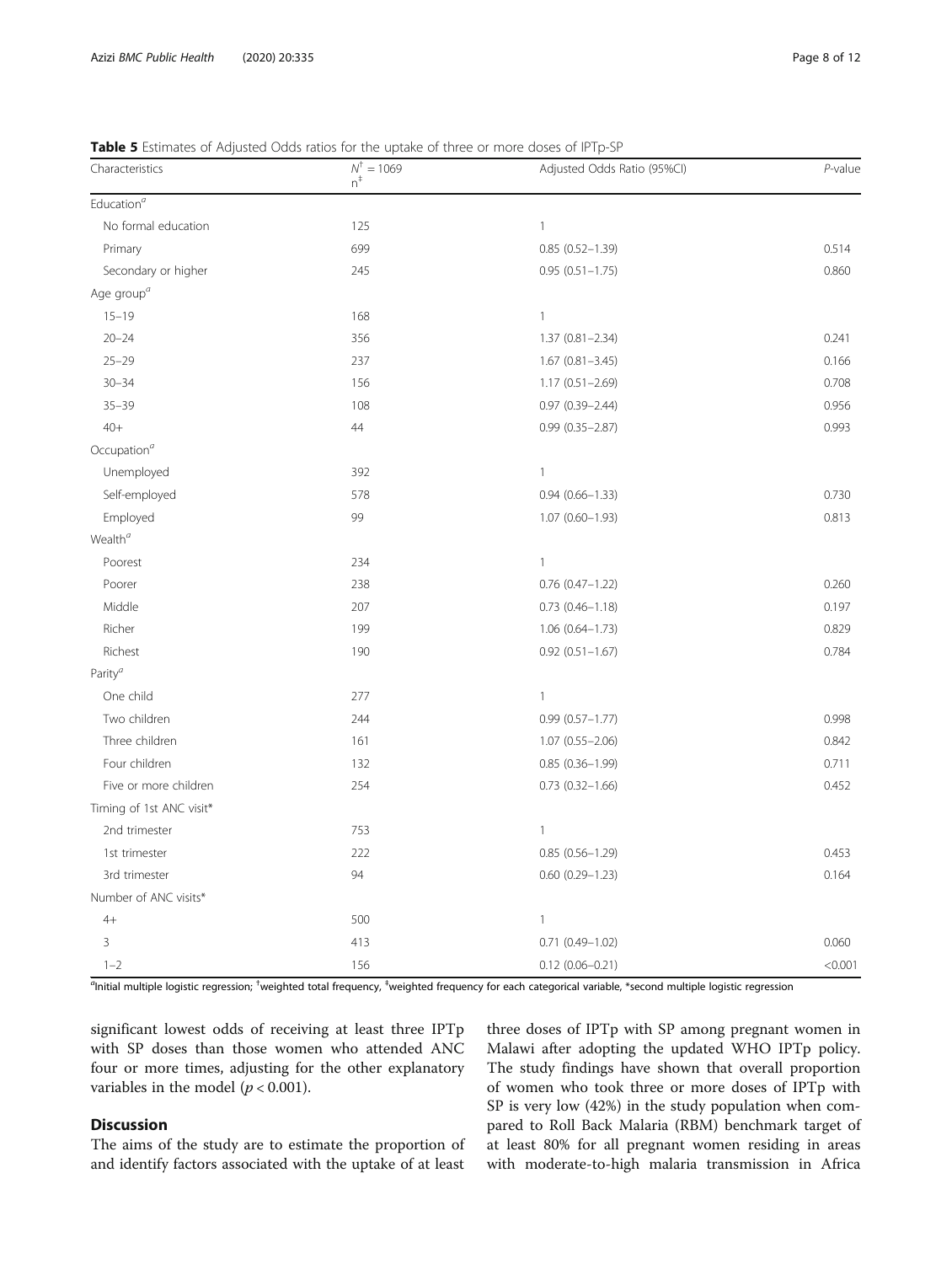[[6\]](#page-9-0). A study from Uganda conducted in 2016 shows that uptake of three or more doses of IPTp-SP is 18% [\[49](#page-10-0)]. Studies reported from Ghana indicate that coverage of IPTp3+ is 46.6% in Tema metropolis of the Greater Accra region [\[39\]](#page-10-0), 31.8% in Kumasi [[50\]](#page-10-0) and in Osu Klottey sub-district of Accra Metropolitan is 73.8% [\[51](#page-10-0)]. A study conducted in Chókwè district, southern Mozambique showed that coverage of three or more doses of SP is 46.6% [[52\]](#page-10-0). It should be noted that Uganda, Ghana, and Mozambique adopted the updated WHO IPTp policy in 2014, 2012 and 2014 respectively [[53\]](#page-10-0). Thus, the coverage of IPTp3+ in Malawi is reasonably similar to the aforementioned SSA countries postadoption of 2012 WHO IPTp policy. The study reported by Henry et al. observed that majority of African countries have adopted the updated WHO IPTp-SP policy of providing three or more doses of IPTp to pregnant women but they are slow in fully implementing it [\[53](#page-10-0)], hence coverage estimates remain far below global targets [[53,](#page-10-0) [54\]](#page-10-0).

Among the nine covariates that were analysed to explain the uptake of at least three doses of IPTp with SP among pregnant women in Malawi, only the "number of ANC visits" variable was found to affect the uptake of SP after controlling for the other predictors.

The descriptive data analysis results of this study revealed that the proportion of receipt of three or more doses of IPTp with SP was highest among pregnant women making four or more ANC visits than those making fewer visits. Moreover, the adjusted odds ratio results indicate that pregnant women who attended ANC three times only and those who visited ANC oneor two-times only during gestation period had lower odds of receiving optimal doses of IPTp-SP compared to pregnant women who had made four or more ANC visits. This finding is consistent with studies done in Malawi [\[30](#page-10-0), [31\]](#page-10-0), Uganda [\[49\]](#page-10-0), Tanzania [\[22](#page-10-0), [33\]](#page-10-0), Ghana [[36,](#page-10-0) [39\]](#page-10-0), Burkina Faso [\[34\]](#page-10-0), Mali [\[35,](#page-10-0) [37](#page-10-0)], Cameroon, and in Benin [\[32](#page-10-0)].

Antenatal care clinic offers a platform for critical healthcare services and interventions such as health promotion, prevention, screening and diagnosis of diseases; aimed at improving maternal and foetal health [[55](#page-10-0), [56](#page-11-0)]. IPTp with SP is one of the preventive interventions being implemented at ANC clinics in Malawi. The 2012 updated WHO IPTp-SP policy recommends three or more doses of SP and that first dose should be administered as early as possible during the second trimester of gestation [\[21](#page-10-0)]. This means that early ANC initiation would increase the likelihood of receiving optimal SP doses as more visits would be made [[21](#page-10-0)]. In this study majority initiated ANC after the first trimester but WHO recommends that pregnant women initiate ANC during the first trimester of pregnancy [\[29,](#page-10-0) [56](#page-11-0)]. The study results show that less than half of the participants attended ANC clinics at least four times, suggesting low uptake of Focused antenatal care (FANC) model that was used at the time of the study as a standard. FANC model sets a minimum of four antenatal care visits and assessments by or under the supervision of a skilled attendant during an uncomplicated pregnancy [[29,](#page-10-0) [56](#page-11-0)]. The updated WHO IPTp policy was framed to be congruent with the Focused antenatal care (FANC) model in order to increase uptake of optimal doses of IPTp with SP [[21,](#page-10-0) [29](#page-10-0)]. Worse still, only 52% of those women who made four or more ANC visits received the optimal doses of IPTp-SP. Moreover, 98 % of the women who attended ANC at least four times initiated the ANC clinic in the second trimester at the most. This suggests a missed opportunity to provide the recommended doses of IPTp with SP to women who managed at least four ANC visits [\[20\]](#page-10-0).

The discrepancy between percentage of four or more ANC visits and percentage of receipt of at least three doses of SP could hs partly because of intermittent shortage of SP in the health facilities  $[38]$  $[38]$  $[38]$ , poor fidelity in implementation of IPTp-SP intervention by individual healthcare providers as recommended in WHO policy brief that includes pregnant women taking IPTp-SP doses under Directly Observed Therapy (DOT) [\[57](#page-11-0)], and women's negative attitudes towards the use of the drug during pregnancy [[5](#page-9-0), [22](#page-10-0), [35](#page-10-0), [58\]](#page-11-0). Another explanation could be that some of the ANC visits were not scheduled because of unexpected complications, hence SP doses were not dispensed.

The use of a nationally representative sample could strengthen the generalizability of the results to Malawian women with live births on uptake of optimal doses of IPTp with SP and its associated factors. However, the study had some limitations. First, the analysis was limited on the variables that were available in the MDHS questionnaire associated with IPTp uptake; thus, the author could not explore other factors that could be relevant for this study, for example, beliefs/perception/ attitude of the participants and their partners towards IPTp. Second, the study did not address issues of stockpiling and the availability of SP doses at the health facilities. There is a possibility that women who attended the WHO-recommended minimum number of ANC clinics failed to receive prophylaxis because the commodity was not available. Third, the study excluded women who had a stillbirth and those whose children died before birth. The exclusion may have created selection bias that may have under-or overestimate the SP uptake if the excluded population differs from those included in the study in regard to SP uptake, ANC attendance, the timing of the first ANC visit, and any other explanatory variables. In this regard, the findings of this study are only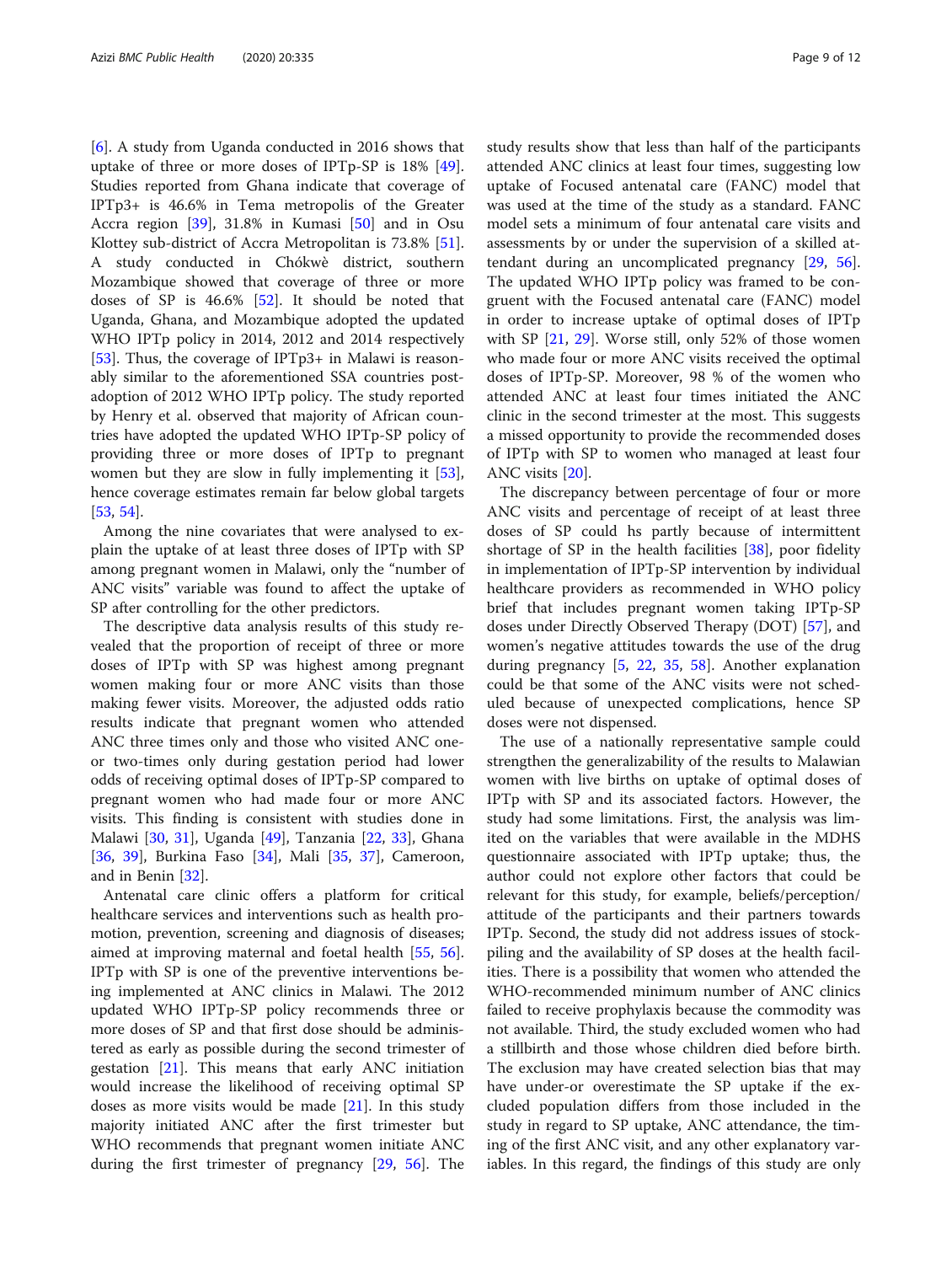<span id="page-9-0"></span>generalisable to women with live children at birth. Finally, one of the survey design inherent limitation is recall bias. Women may have reported past exposures/ experiences with varying degree of accuracy because the primary source of the information collected from the research participants was self-reported. This may result in underestimation or overestimation of past experiences or events. However, some of these recall biases were minimised by interviewing the women less than 2 years after delivering live children.

# Conclusion

The results demonstrate that there is low uptake of the WHO-recommended three or more SP doses and this seems to be associated with the number of ANC visits. Moreover, the four or more ANC visits have limited effectiveness on the uptake of optimal SP doses in this study population. Thus, there is a need for continued and varied efforts to increase both the uptake of optimal doses of IPTp with SP, WHO-recommended ANC number of contacts (visits) and effectiveness of ANC services. Future studies should explore health facility-based factors that could influence IPTp uptake, such as accessibility of drugs at clinics (that includes stock levels of SP), skills and knowledge of ANC providers, pregnant women taking SP doses under Directly Observed Therapy (DOT) and if there is proper documentation of the SP uptake in women's ANC cards and any appropriate health facility ANC registers.

#### Abbreviations

ANC: Antenatal Care; FANC: Focused antenatal care; IPTp3 + : Three or more doses of IPTp-SP.; IPTp-SP: Intermittent Preventive Treatment in pregnancy with Sulphadoxine Pyrimethamine; MiP: Malaria in pregnancy; SP: Sulphadoxine Pyrimethamine; WHO: World Health Organization

#### Acknowledgements

I am grateful to MEASURE DHS for providing me with the primary dataset.

#### Authors' contributions

SCA designed the study, performed the analysis and drafted the manuscript, edited and reviewed the manuscript and wrote. Read and approved the final manuscript.

#### Author information

SCA is a Statistical Epidemiologist and Implementation Scientist working Malawi Military Health Services, Malawi Defence Force.

#### Funding

Not applicable.

#### Availability of data and materials

The study used data from the Demographic and Health Surveys (DHS) Program with permission. The data are publicly available and may be requested from the DHS Program office on [\(https://www.dhsprogram.com/](https://www.dhsprogram.com/data/dataset_admin) [data/dataset\\_admin\)](https://www.dhsprogram.com/data/dataset_admin). The questionnaire used for the analyses is the women's questionnaire contained within the MDHS, which can be accessed publicly at [https://www.dhsprogram.com/publications/publication-fr319-dhs-final](https://www.dhsprogram.com/publications/publication-fr319-dhs-final-reports.cfm?cssearch=12978_1)[reports.cfm?cssearch=12978\\_1](https://www.dhsprogram.com/publications/publication-fr319-dhs-final-reports.cfm?cssearch=12978_1).

#### Ethics approval and consent to participate

The Malawi Demographic and Health Survey protocol was reviewed and approved by Malawi's National Health Sciences Research Committee and Inner City Fund Institutional Review Board. Interviewers informed prospective participants about the purpose of the study, procedures required of them if recruited, and that they had the right to volunteer whether or not to participate in the study. Informed consent was obtained from each participant before administering the questionnaire. Written informed consent was obtained from a parent or guardian for participants under 16 years old. The respondents were assured of privacy and confidentiality. To access the survey datasets, the author obtained permission from the Demographic and Health Surveys (DHS) Program. The datasets received were treated as confidential and no effort was made to identify any household or individual respondent interviewed in the survey.

# Consent for publication

Not applicable.

#### Competing interests

The author declares that he has no competing interests.

# Received: 17 December 2019 Accepted: 5 March 2020

#### References

- 1. Dellicour S, Tatem A, Guerra C, Snow R, ter Kuile F. Quantifying the number of pregnancies at risk of malaria in 2007: a demographic study. PLoS Med. 2010;7:e1000221.
- 2. Guyatt H, Snow R. The epidemiology and burden of plasmodium falciparum -related anemia among pregnant women in sub-Saharan Africa. Am J Trop Med Hyg. 2001;64:36–44.
- 3. Menéndez C, D'Alessandro U, ter Kuile FO. Reducing the burden of malaria in pregnancy by preventive strategies. Lancet Infect Dis. 2007;7(2):126–35.
- 4. Desai M, ter Kuile F, Nosten F, McGready R, Asamoa K, Brabin B, Newman R. Epidemiology and burden of malaria in pregnancy. Lancet Infect Dis. 2007;7: 93–104.
- 5. Hill J, Hoyt J, van Eijk AM, D'Mello-Guyett L, Ter Kuile FO, Steketee R, Smith H, Webster J. Factors affecting the delivery, access, and use of interventions to prevent malaria in pregnancy in sub-Saharan Africa: a systematic review and meta-analysis. PLoS Med. 2013;10(7):e1001488.
- 6. Partnership RBM. The contribution of malaria control to maternal and newborn health. In: Progress & impact Geneva: World Health Organization; 2014. [https://](https://www.apps.who.int/iris/bitstream/handle/10665/126340/9789241507219_eng.pdf) [apps.who.int/iris/bitstream/handle/10665/126340/9789241507219\\_eng.pdf](https://www.apps.who.int/iris/bitstream/handle/10665/126340/9789241507219_eng.pdf).
- 7. Agomo CO, Oyibo WA, Odukoya-Maije F. Parasitologic assessment of twodose and monthly intermittent preventive treatment of malaria during pregnancy with Sulphadoxine-Pyrimethamine (IPTP-SP) in Lagos. Nigeria Malar Res Treat. 2011;2011:932895.
- 8. Malaria and Pregnancy [<http://www.malariasite.com/pregnancy/>].
- 9. Dimasuay KG, Aitken EH, Rosario F, Njie M, Glazier J, Rogerson SJ, Fowkes FJ, Beeson JG, Powell T, Jansson T. Inhibition of placental mTOR signaling provides a link between placental malaria and reduced birthweight. BMC Med. 2017;15(1):1.
- 10. Rogerson SJ, Mwapasa V, Meshnick SR. Malaria in pregnancy: linking immunity and pathogenesis to prevention. Am J Trop Med Hyg. 2007;77(6 Suppl):14–22.
- 11. Steketee R, Nahlen B, Parise M, Menendez C. The burden of malaria in pregnancy in malaria-endemic areas. Am J Trop Med hyg. 2001;64(1):28–35.
- 12. Lagerberg RE. Malaria in pregnancy: a literature review. J Midwifery Womens Health. 2008;53(3):209–15.
- 13. Kayentao K, Garner P, van Eijk AM, Naidoo I, Roper C, Mulokozi A, MacArthur JR, Luntamo M, Ashorn P, Doumbo OK, et al. Intermittent preventive therapy for malaria during pregnancy using 2 vs 3 or more doses of sulfadoxine-pyrimethamine and risk of low birth weight in Africa: systematic review and meta-analysis. Jama. 2013;309(6):594–604.
- 14. Eisele TP, Larsen DA, Anglewicz PA, Keating J, Yukich J, Bennett A, Hutchinson P, Steketee RW. Malaria prevention in pregnancy, birthweight, and neonatal mortality: a meta-analysis of 32 national cross-sectional datasets in Africa. Lancet Infect Dis. 2012;12(12):942–9.
- 15. Guyatt H, Snow R. Impact of malaria during pregnancy on low birth weight in sub-Saharan Africa. Clin Microbiol Rev. 2004;17:760–9.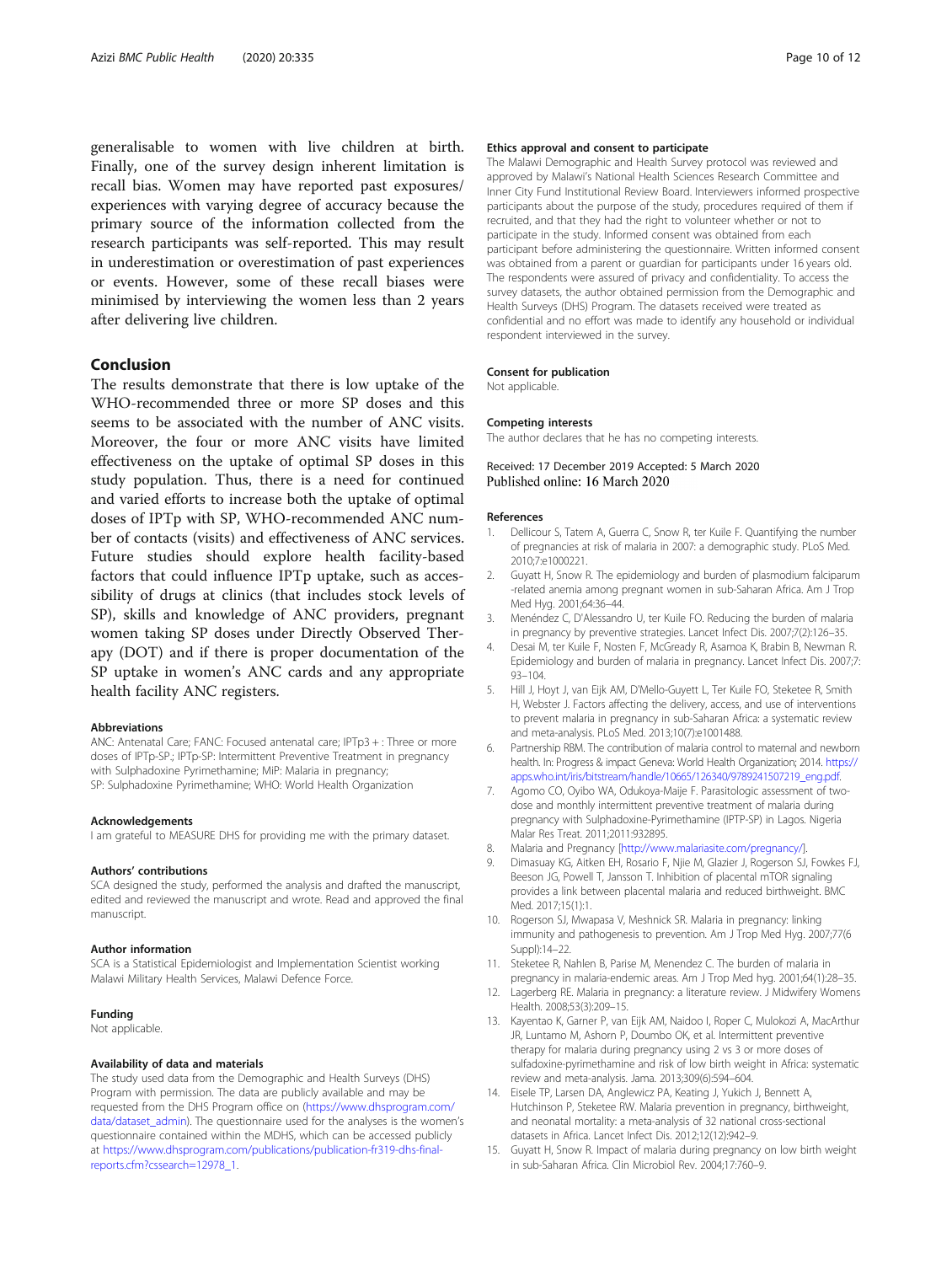- <span id="page-10-0"></span>16. National Malaria Control Programme (NMCP) [Malawi]. Malawi Strategic Plan 2011–2015: Towards Universal Acess. Lilongwe: NMCP; 2010.
- 17. Feng G, Simpson JA, Chaluluka E, Molyneux ME, Rogerson SJ. Decreasing burden of malaria in pregnancy in Malawian women and its relationship to use of intermittent preventive therapy or bed nets. PLoS One. 2010;5(8):e12012.
- 18. WHO. A Strategic Framework for Malaria Prevention and Control During Pregnancy in the African Region. In:., vol. (AFR/MAL/04/01). Brazzaville, Congo: World Health Organization Regional Office for Africa;2004. [http://whqlibdoc.who.int/afro/2004/AFR\\_MAL\\_04.01.pdf.](http://whqlibdoc.who.int/afro/2004/AFR_MAL_04.01.pdf)
- 19. WHO. Malaria in Pregnancy Guidelines for Measuring Key Monitoring and Evaluation Indictors. 2007. [http://whqlibdoc.who.int/publications/2007/](http://whqlibdoc.who.int/publications/2007/9789241595636_eng.pdf) [9789241595636\\_eng.pdf](http://whqlibdoc.who.int/publications/2007/9789241595636_eng.pdf). Accessed 24 Nov 2015.
- 20. Andrews KG, Lynch M, Eckert E, Gutman J. Missed opportunities to deliver intermittent preventive treatment for malaria to pregnant women 2003- 2013: a systematic analysis of 58 household surveys in sub-Saharan Africa. Malar J. 2015;14:1–10.
- 21. WHO. Updated WHO policy recommendation: intermittent preventive treatment of malaria in pregnancy using sulfadoxine-pyrimethamine (IPTp-SP). Geneva: World Health Organization; 2012. [Accessed on Nov 20, 2015]. Available from [http://www.who.int/malaria/publications/atoz/who\\_iptp\\_sp\\_](http://www.who.int/malaria/publications/atoz/who_iptp_sp_policy_recommendation/en/) [policy\\_recommendation/en/.](http://www.who.int/malaria/publications/atoz/who_iptp_sp_policy_recommendation/en/) In.: Geneva: World Health Organization.
- 22. Mpogoro FJ, Matovelo D, Dosani A, Ngallaba S, Mugono M, Mazigo HD. Uptake of intermittent preventive treatment with sulphadoxine-pyrimethamine for malaria during pregnancy and pregnancy outcomes: a cross-sectional study in Geita district, North-Western Tanzania. Malar J. 2014;13(1):455.
- 23. ter Kuile FO, van Eijk AM, Filler SJ. Effect of sulfadoxine-pyrimethamine resistance on the efficacy of intermittent preventive therapy for malaria control during pregnancy: a systematic review. Jama. 2007;297(23):2603–16.
- 24. ter Kuile FO, Steketee RW. Intermittent preventive therapy with sulfadoxinepyrimethamine during pregnancy: seeking information on optimal dosing frequency. J Infect Dis. 2007;196(11):1574–6.
- 25. WHO. Evidence review group: Intermittent preventive treatment of malaria in pregnancy (IPTp) with sulfadoxine–pyrimethamine (SP). Geneva: World Health Organization; 2012. Available from [http://www.who.int/malaria/](http://www.who.int/malaria/mpac/sep2012/iptp_sp_erg_meeting_report_july2012.pdf.;) [mpac/sep2012/iptp\\_sp\\_erg\\_meeting\\_report\\_july2012.pdf](http://www.who.int/malaria/mpac/sep2012/iptp_sp_erg_meeting_report_july2012.pdf.;).
- 26. Desai M, Hill J, Fernandes S, Walker P, Pell C, Gutman J, Kayentao K, Gonzalez R, Webster J, Greenwood B. Prevention of malaria in pregnancy. Lancet Infect Dis. 2018;18(4):e119–32.
- 27. Mwendera CA, Jager C, Longwe H, Phiri K, Hongoro C, Mutero CM. Changing the policy for intermittent preventive treatment with sulfadoxine– pyrimethamine during pregnancy in Malawi. Malar J. 2017;16(1):84.
- 28. Malawi National Malaria Control Programme. Revised guidelines for the treatment of malaria in Malawi. Lilongwe: Malawi Ministry of Health; 2013.
- 29. WHO. Provision of effective antenatal care, Integrated management of pregnancy and childbirth (IMPAC). Standards for maternal and neonatal care. Geneva: World Health Organization; 2006. [Accessed on Nov 26, 2015]. Available from [http://www.who.int/reproductivehealth/publications/](http://www.who.int/reproductivehealth/publications/maternal_perinatal_health/effective_antenatal_care.pdf) [maternal\\_perinatal\\_health/effective\\_antenatal\\_care.pdf.](http://www.who.int/reproductivehealth/publications/maternal_perinatal_health/effective_antenatal_care.pdf) In.
- 30. Azizi SC, Chongwe G, Chipukuma H, Jacobs C, Zgambo J, Michelo C. Uptake of intermittent preventive treatment for malaria during pregnancy with Sulphadoxine-Pyrimethamine (IPTp-SP) among postpartum women in Zomba District, Malawi: a cross-sectional study. BMC Pregnancy Childbirth. 2018;18(1):108.
- 31. Nkoka O, Chuang T-W, Chen Y-H. Association between timing and number of antenatal care visits on uptake of intermittent preventive treatment for malaria during pregnancy among Malawian women. Malar J. 2018;17(1):211.
- 32. d'Almeida TC, Agboton-Zoumenou MA, Garcia A, Massougbodji A, Briand V, Imorou Y, Cottrell G. Field evaluation of the intermittent preventive treatment of malaria during pregnancy (IPTp) in Benin: evolution of the coverage rate since its implementation. Parasit Vectors. 2011;4:108.
- 33. Exavery A, Mbaruku G, Mbuyita S, Makemba A, Kinyonge IP, Kweka H. Factors affecting uptake of optimal doses of sulphadoxine-pyrimethamine for intermittent preventive treatment of malaria in pregnancy in six districts of Tanzania. Malar J. 2014;13(1):13–22.
- 34. Gies S, Coulibaly SO, Ky C, Ouattara FT, Brabin BJ, D'Alessandro U. Community-based promotional campaign to improve uptake of intermittent preventive antimalarial treatment in pregnancy in Burkina Faso. Am J Tropical Med Hyg. 2009;80(3):460–9.
- 35. Hill J, Kayentao K, Touré M, Diarwara S, Bruce J, Smedley J, Doumbo OK, Kuile FO, Webster J. Effectiveness of antenatal clinics to deliver intermittent

preventive treatment and insecticide treated nets for the control of malaria in pregnancy in Mali: a household survey. PLoS One. 2014;9(3):1–13.

- 36. Hommerich L, von Oertzen C, Bedu-Addo G, Holmberg V, Acquah PA, Eggelte TA, Bienzle U, Mockenhaupt FP. Decline of placental malaria in southern Ghana after the implementation of intermittent preventive treatment in pregnancy. Malar J. 2007;6:144.
- Leonard N, Eric FB, Judith AK, Samuel W. Factors associated to the use of insecticide treated nets and intermittent preventive treatment for malaria control during pregnancy in Cameroon. Arch Public Health. 2016;74:5.
- 38. Pell C, Straus L, Andrew EVW, Meñaca A, Pool R. Social and cultural factors affecting uptake of interventions for malaria in pregnancy in Africa: a systematic review of the qualitative research. PLoS One. 2011;6(7):e22452.
- 39. Amankwah S, Anto F. Factors associated with uptake of intermittent preventive treatment of malaria in pregnancy: a cross-sectional study in private health facilities in Tema Metropolis, Ghana. J Trop Med. 2019;2019:9278432.
- 40. Mubyazi GM, Bygbjerg IC, Magnussen P, Olsen O, Byskov J, Hansen KS, Bloch P. Prospects, achievements, challenges and opportunities for scalingup malaria chemoprevention in pregnancy in Tanzania: the perspective of national level officers. Malar J. 2008;7:135.
- 41. World Health Organization Factsheet on the World Malaria Report 2013 [[http://www.who.int/malaria/media/world\\_malaria\\_report\\_2013/en/](http://www.who.int/malaria/media/world_malaria_report_2013/en/)]. In.
- 42. Kibusi SM, Kimunai E, Hines CS. Predictors for uptake of intermittent preventive treatment of malaria in pregnancy (IPTp) in Tanzania. BMC Public Health. 2015;15(1):540.
- 43. Mwandama D, Gutman J, Wolkon A, Luka M, Jafali J, Ali D, Mathanga DP, Skarbinski J. The use of intermittent preventive treatment in pregnancy and insecticide-treated bed nets for malaria prevention by women of childbearing age in eight districts in Malawi. Malar J. 2015;14(1):1–10.
- 44. Launiala A, Honkasalo M-L. Ethnographic study of factors influencing compliance to intermittent preventive treatment of malaria during pregnancy among Yao women in rural Malawi. Trans R Soc Trop Med Hyg. 2007;101(10):980–9.
- 45. Ayubu MB, Kidima WB. Monitoring compliance and acceptability of intermittent preventive treatment of malaria using sulfadoxine pyrimethamine after ten years of implementation in Tanzania. Malaria Res Treat. 2017;2017:9761289.
- 46. National Statistical Office/Malawi. ICF: Malawi Demographic and Health Survey 2015–16. Zomba: National Statistical Office and ICF; 2017.
- 47. Heeringa SG, West BT, Berglund PA. Applied survey data analysis: chapman and hall/CRC; 2017.
- 48. Hosmer DW Jr, Lemeshow S, Sturdivant RX. Applied logistic regression, vol. 398: Wiley; 2013. [https://apps.who.int/iris/bitstream/handle/10665/126340/](https://www.apps.who.int/iris/bitstream/handle/10665/126340/9789241507219_eng.pdf) [9789241507219\\_eng.pdf](https://www.apps.who.int/iris/bitstream/handle/10665/126340/9789241507219_eng.pdf).
- 49. Okethwangu D, Opigo J, Atugonza S, Kizza CT, Nabatanzi M, Biribawa C, Kyabayinze D, Ario AR. Factors associated with uptake of optimal doses of intermittent preventive treatment for malaria among pregnant women in Uganda: analysis of data from the Uganda demographic and health survey, 2016. Malar J. 2019;18(1):250.
- 50. Addai-Mensah O, Annani-Akollor ME, Fondjo LA, Sarbeng K, Anto EO, Owiredu E-W, Arthur SN. Regular antenatal attendance and education influence the uptake of intermittent preventive treatment of malaria in pregnancy: a cross-sectional study at the university hospital, Kumasi, Ghana. J Trop Med. 2018;2018:5019215.
- 51. Owusu-Boateng I, Anto F. Intermittent preventive treatment of malaria in pregnancy: a cross-sectional survey to assess uptake of the new sulfadoxine– pyrimethamine five dose policy in Ghana. Malar J. 2017;16(1):323.
- 52. Arnaldo P, Rovira-Vallbona E, Langa JS, Salvador C, Guetens P, Chiheb D, Xavier B, Kestens L, Enosse SM, Rosanas-Urgell A. Uptake of intermittent preventive treatment and pregnancy outcomes: health facilities and community surveys in Chókwè district, southern Mozambique. Malar J. 2018;17(1):109.
- 53. Henry M, Florey L, Youll S. Gutman JRJMj: an analysis of country adoption and implementation of the 2012 WHO recommendations for intermittent preventive treatment for pregnant women in sub-Saharan Africa. Malar J. 2018;17(1):364.
- 54. Agarwal K, Alonso P, Chico RM, Coleman J, Dellicour S, Hill J, Majeres-Lugand M, Mangiaterra V, Menendez C, Mitchell K, et al. Global call to action to scale-up coverage of intermittent preventive treatment of malaria in pregnancy: seminar report. Malar J. 2015;14:206.
- 55. Tunçalp Ӧ, Pena-Rosas JP, Lawrie T, Bucagu M, Oladapo OT, Portela A, Gülmezoglu AM. WHO recommendations on antenatal care for a positive pregnancy experience-going beyond survival. J BJOG. 2017;124(6):860–2.